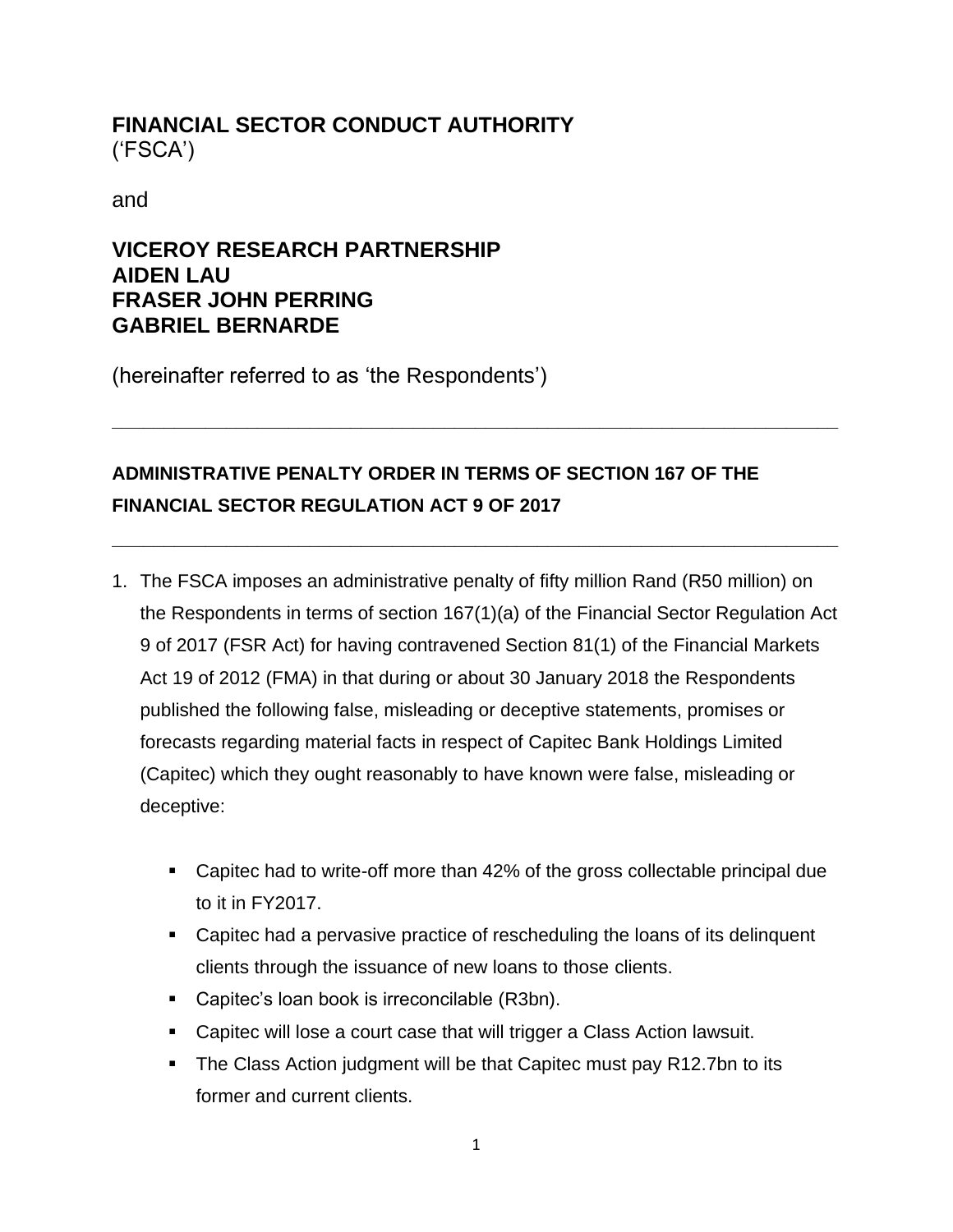- Capitec's board "is largely and unsurprisingly made up of several executives from both PSG and Steinhoff".
- Capitec must recognise an additional R11.37bn of impairments to accurately reflect its liabilities.
- 2. The Respondents also contravened section 81(2) of the FMA in that subsequent to the publications it had been brought to their attention why the statements, promises or forecasts had been false, misleading or deceptive, and the Respondents notwithstanding failed to publish full and frank corrections of the statements, promises or forecasts as required by Section 81(2) of the FMA.
- 3. The penalty imposed is jointly and severally payable by the Respondents within 30 days from the date of this order.
- 4. Without providing an exhaustive narration of all the factors that the FSCA considered in determining an appropriate administrative penalty for the above contraventions, the FSCA highlights how some of the applicable factors contemplated in section 167(2)(a) and (b) of the FSR Act apply to the facts of this matter. (For purposes of the below summary, the word "statement" should be read to include statements, promises or forecasts.)

#### 4.1.**The need to deter such conduct.**

A contravention of section 81 of the FMA is a serious contravention that can cause significant harm to investors, listed entities and the broader market. Hence the quantum of the penalty must serve to deter others from committing such misconduct, and to deter the Respondents from repeating the contraventions.

4.2.**The degree to which the person has co-operated with a financial sector regulator in relation to the contravention.**

The FSCA had to enlist the assistance of a foreign regulator to compel a representative of the Viceroy Research partnership to be questioned under oath.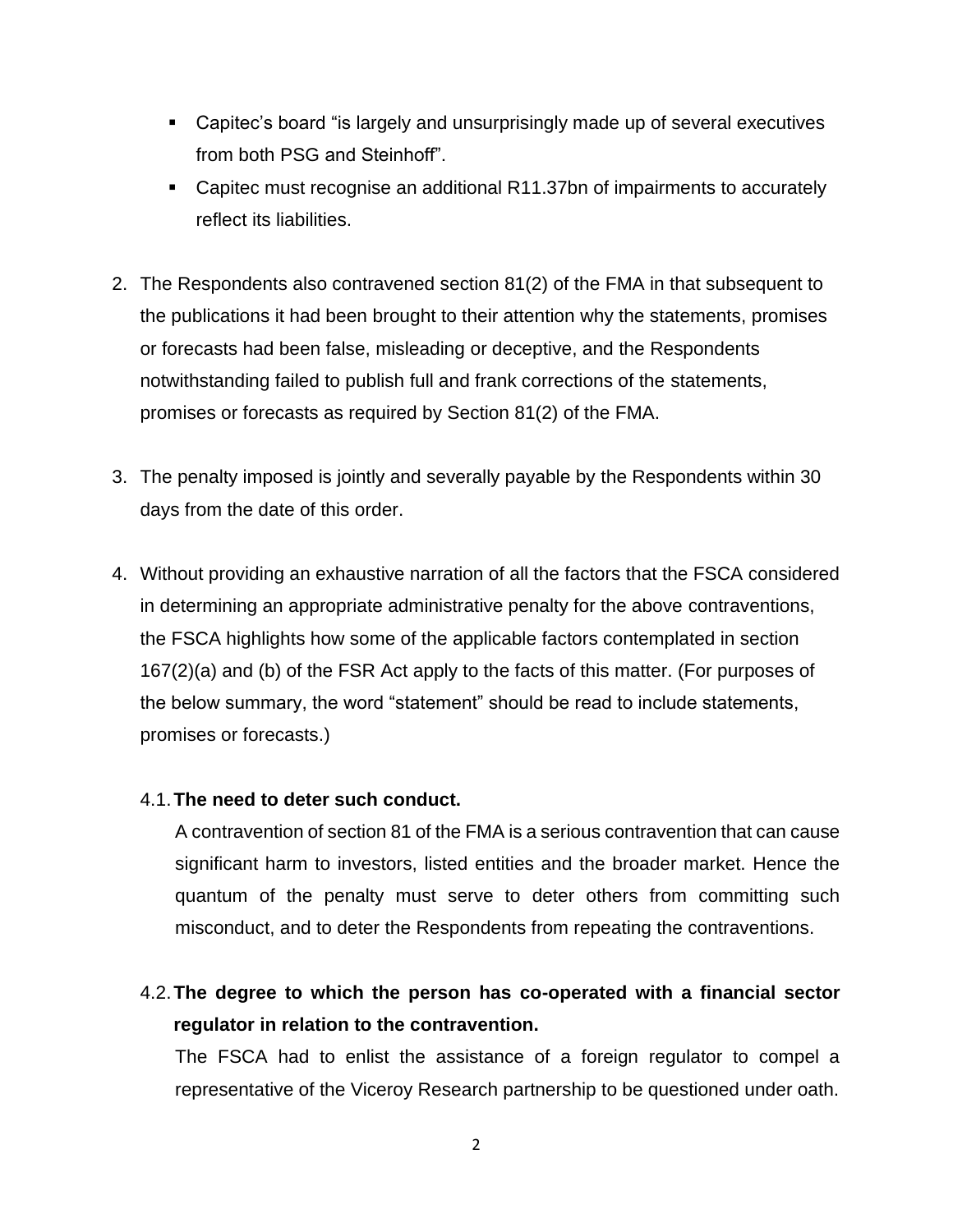#### 4.3.**Any submissions by, or on behalf of, the Respondents**.

The Respondents have elected not to make any submissions.

#### 4.4.**The nature, duration, seriousness and extent of the contravention.**

- 4.4.1. The Respondents had a financial interest to publish materially negative statements about Capitec that would cause its share price decline, which in itself should have served as a warning to the Respondents to guard against making conclusions and assumptions that could be informed by such bias, and to ensure that what they publish is presented in a factually accurate, unambiguous and frank manner.
- 4.4.2. The Respondents made a concerted effort to publish these statements as widely as possible, whilst knowing that Capitec is a systemically important financial institution in South Africa and knowing that the statements had the potential to trigger a run on the bank and lead to a bank failure. Further, Respondents knew that their statements, if not fully accurate may cause significant harm to investors, shareholders of Capitec and the financial markets.
- 4.4.3. The statements that Respondents made or published were false, misleading and deceptive regarding material facts and they were significantly at odds with what had been published in audited financial statements and other available information regarding Capitec.
- 4.4.4. The Respondents chose to not provide their statements to Capitec for comment/ clarification prior to publication, or to any Regulators.
- 4.4.5. The FSCA regards the publication of false, misleading, or deceptive statements regarding a listed bank as a very serious contravention. In as far as the publications may be ascribed to mistakes, those mistakes should not have been made in the first place and could have been rectified had the Respondents taken a responsible approach prior to publication.
- 4.4.6. The seriousness of the conduct is compounded by the fact that when presented with clear explanations for why their statements had been false, misleading and deceptive the Respondents revealed that they had no interest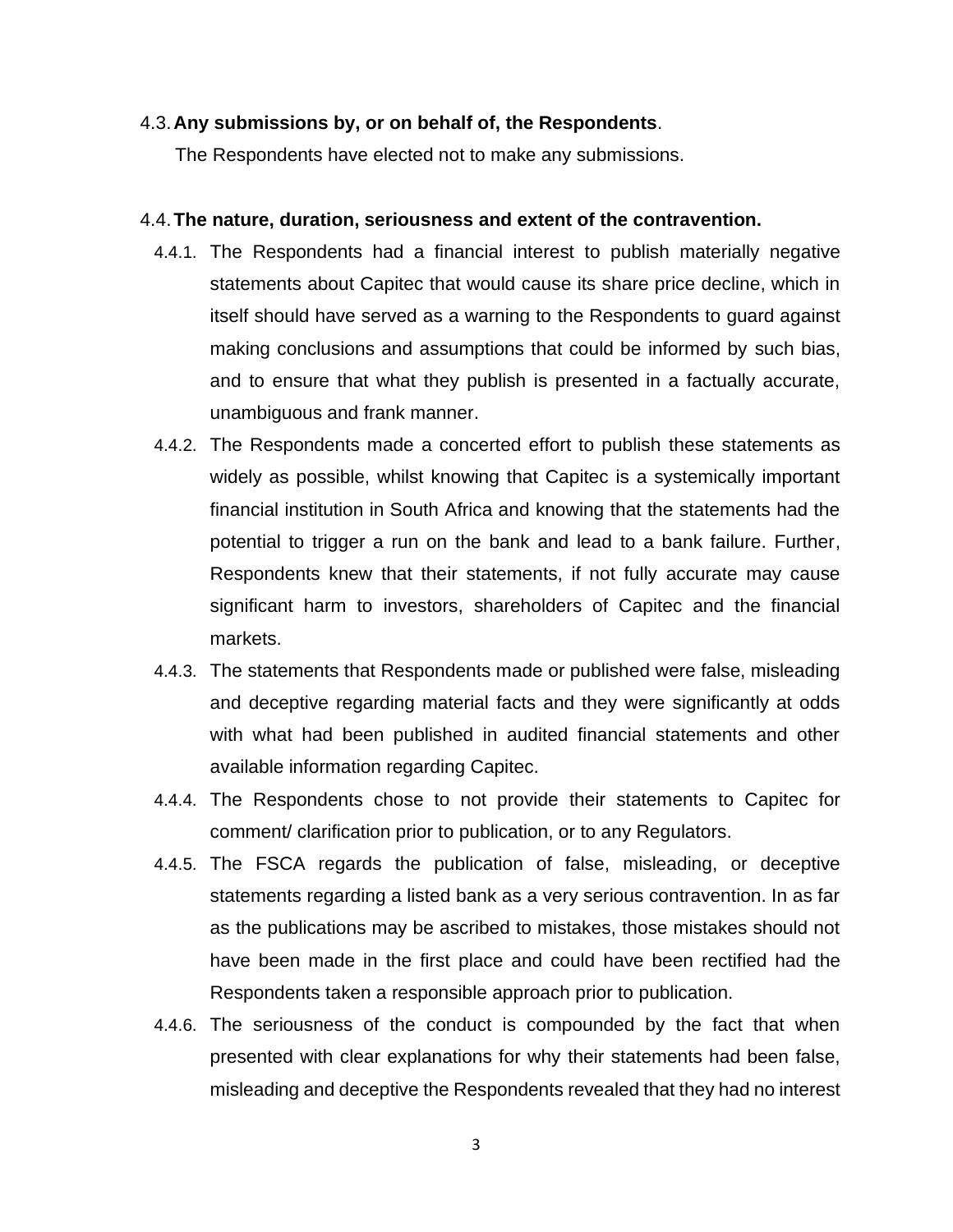in setting the record straight (if the true facts were at odds with their narrative) and they continued with their campaign for approximately another six months.

#### 4.5.**Loss or damage suffered by any person as a result of the conduct.**

- 4.5.1. The immediate impact that publication of the statements had was that the Capitec share price declined by 23.12% as a result thereof.
- 4.5.2. Between when the statements were first published and the intraday low price of R705 per share, a total of 1 956 695 shares traded at an average price of R836.40. That price was R80.56 lower than the share price immediately prior to publication, representing an approximate R9 345 million decrease in Capitec's market capitalization during that period.
- 4.5.3. Persons holding long positions in Capitec securities when the statements were published would have suffered actual losses if they had sold the securities on the day of publication of the statements. At least some potential investors were likely dissuaded from investing due to what the Respondents alleged in their publications.

# 4.6.**The extent of any financial or commercial benefit to the person, or a juristic person related to the person, arising from the conduct**.

- 4.6.1. The Respondents gained financially from the decline in the Capitec share price.
- 4.6.2. The remuneration that the Respondents stood to receive was a direct function of how far the Capitec share price fell.
- 4.6.3. This profit consideration is relevant to the Respondents' conduct when they first made and published the statements, and to their conduct after having been presented with clear explanations for why the statements had been false, misleading or deceptive.
- 4.6.4. Through its investigation the FSCA believes that it has determined what profit the Respondents had made through their conduct. It suffices to note that the FSCA believes that the Respondents should not profit from such conduct,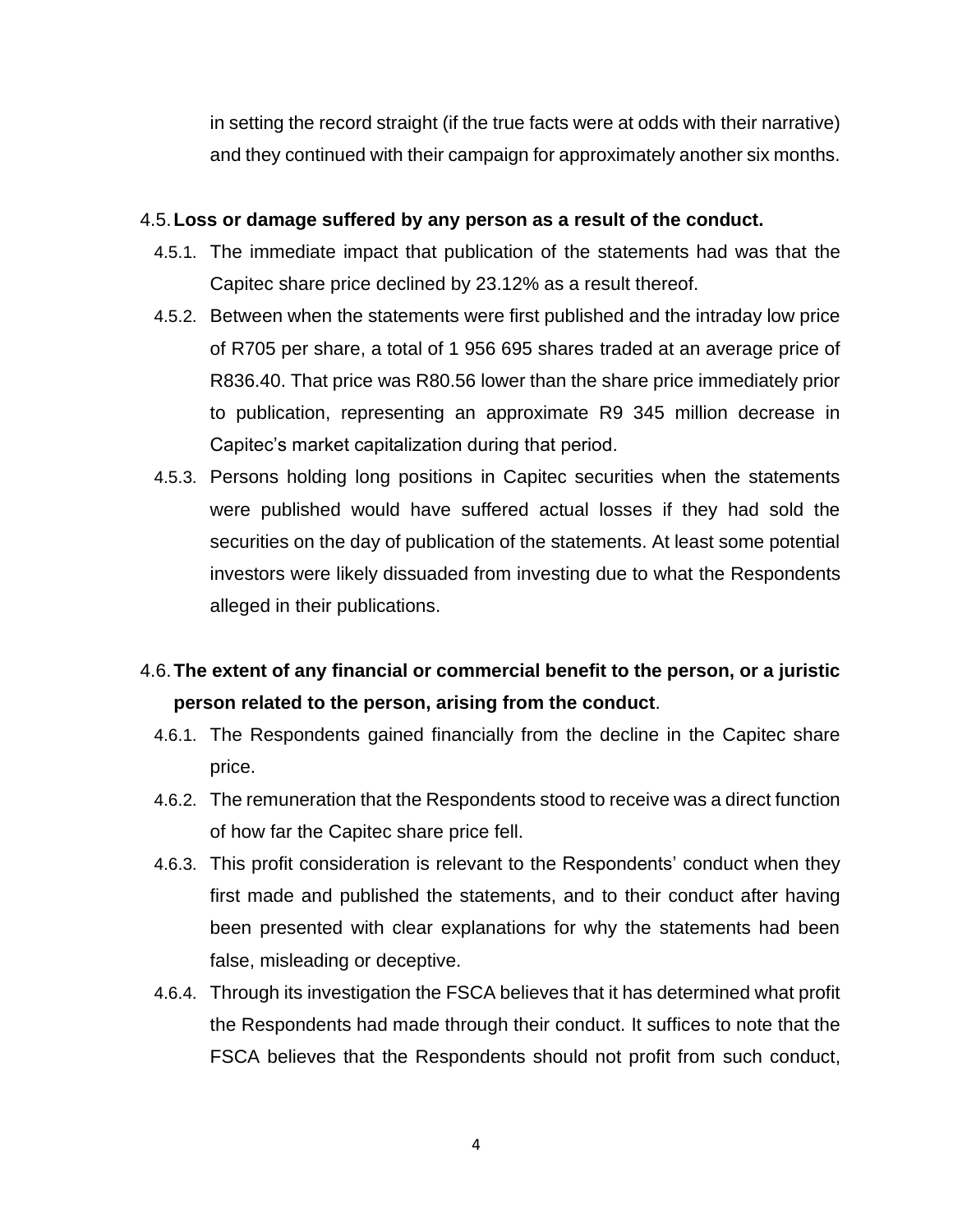and that the penalty therefore includes a disgorgement of all the profits that they made.

### 4.7.**Whether the person has previously contravened a financial sector law.**

4.7.1. There is no record of the Respondents previously contravening a financial sector law.

## 4.8.**The effect of the conduct on the financial system and financial stability.**

- 4.8.1. Capitec is a systemically important financial institution in South Africa.
- 4.8.2. The Respondents published false, misleading or deceptive statements of an adverse material nature regarding Capitec that could have resulted in a bank failure.
- 4.8.3. That conduct, and the Respondents' failure to subsequently publish corrections of those statements thus posed a clear and present threat to the stability of the South African financial system.
- 5. In terms of section 169 of the FSR Act, interest, at the rate prescribed in terms of the Prescribed Rate of Interest Act, 1975 (Act No. 55 of 1975), will be payable in respect of any unpaid portion of administrative penalty from when it is payable until it is fully paid.
- 6. Failure to comply with this order will result in the provisions of section 170 of the FSR Act being invoked, which reads as follows:

#### *170. Enforcement*

- *(1) The responsible authority that makes an administrative penalty order may file with the registrar of a competent court a certified copy of the order if:-*
	- *(a) the amount payable in terms of the order has not been paid as required by the order; and*
	- *(b) either:-*

*(i) no application for reconsideration of the order in terms of a financial sector law, or for judicial review in terms of the Promotion of Administrative Justice Act of the*